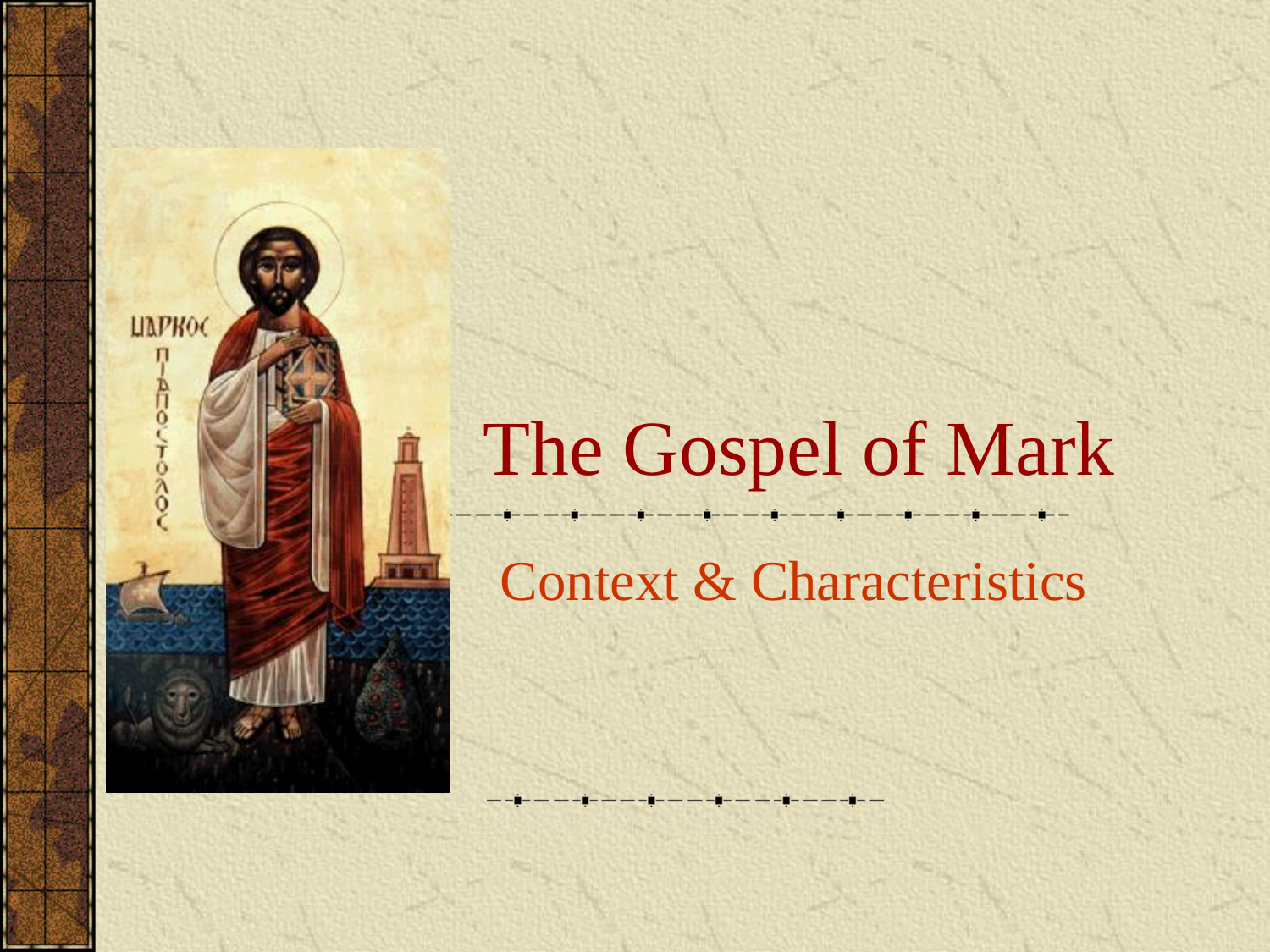### An Example Of Context

"This nation asks for action, and action now."

- Says who?
- What nation?
- What kind of action?
- Why now?

• Franklin Roosevelt •First inaugural address, 1933 • 3  $\frac{1}{2}$  years into the Great Depression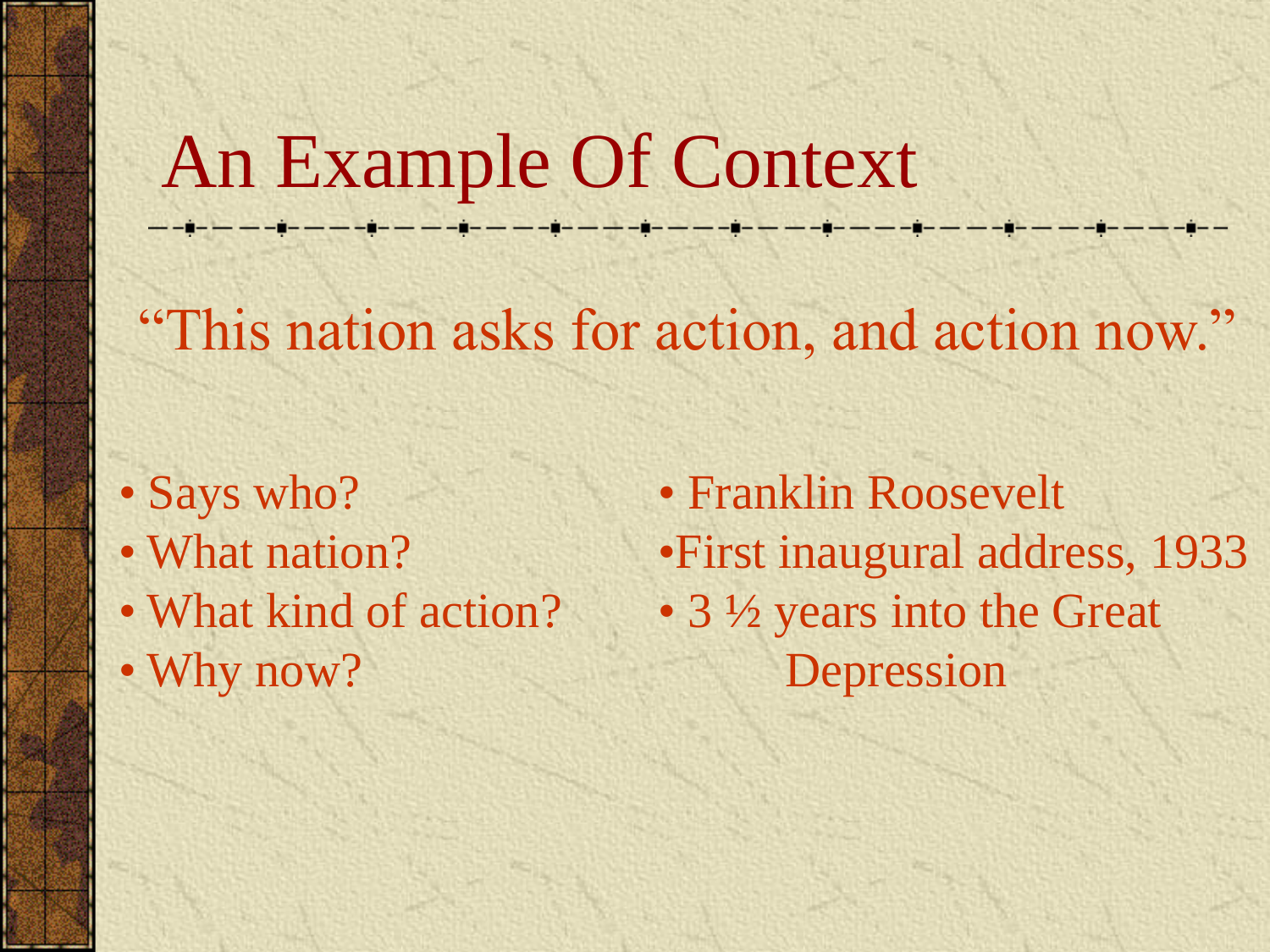## Who?

**\* Theory 1: A man named Mark who did not know** Jesus personally but was a close associate of Peter. (Eusebius; 1 Peter 5:13; Acts 12:25)

- \* Problems:
	- **◆ Peter isn't mentioned much.**
	- Mentions of Peter are fairly negative.
	- Theological themes and emphases closer to Paul than to Peter.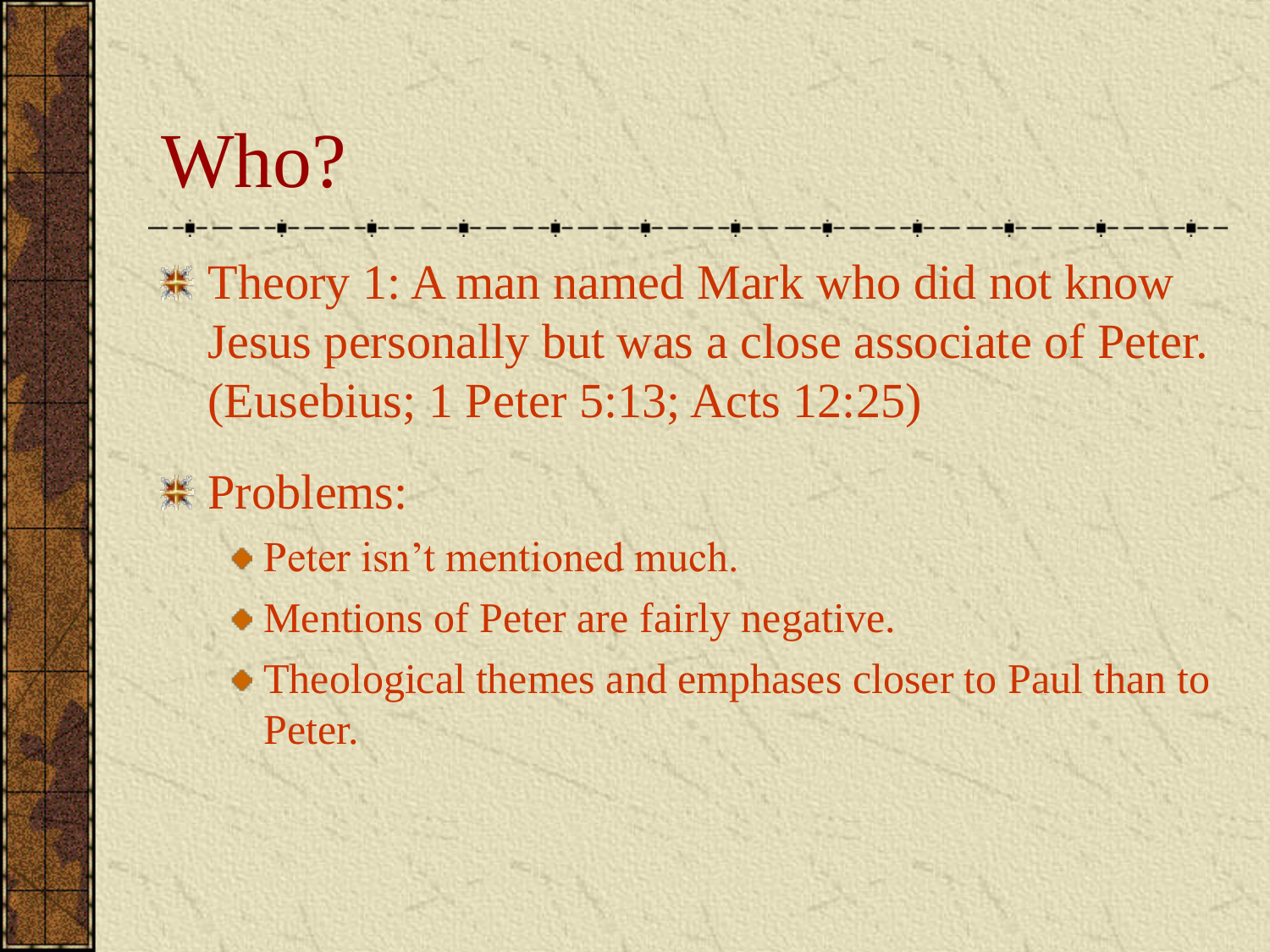### Who?

**\* Theory 2: A man named Mark who did not know** Jesus personally but was a close associate of Paul. (Philemon 24; Col. 4:10; 2 Tim. 4:11)

<u> 1989 - Frans Amerikaanse konstantinoplant</u>

#### **\*** Problems:

• Paul showed little interest in recounting earthly ministry of Jesus.

• Paul could not be source of narrative material.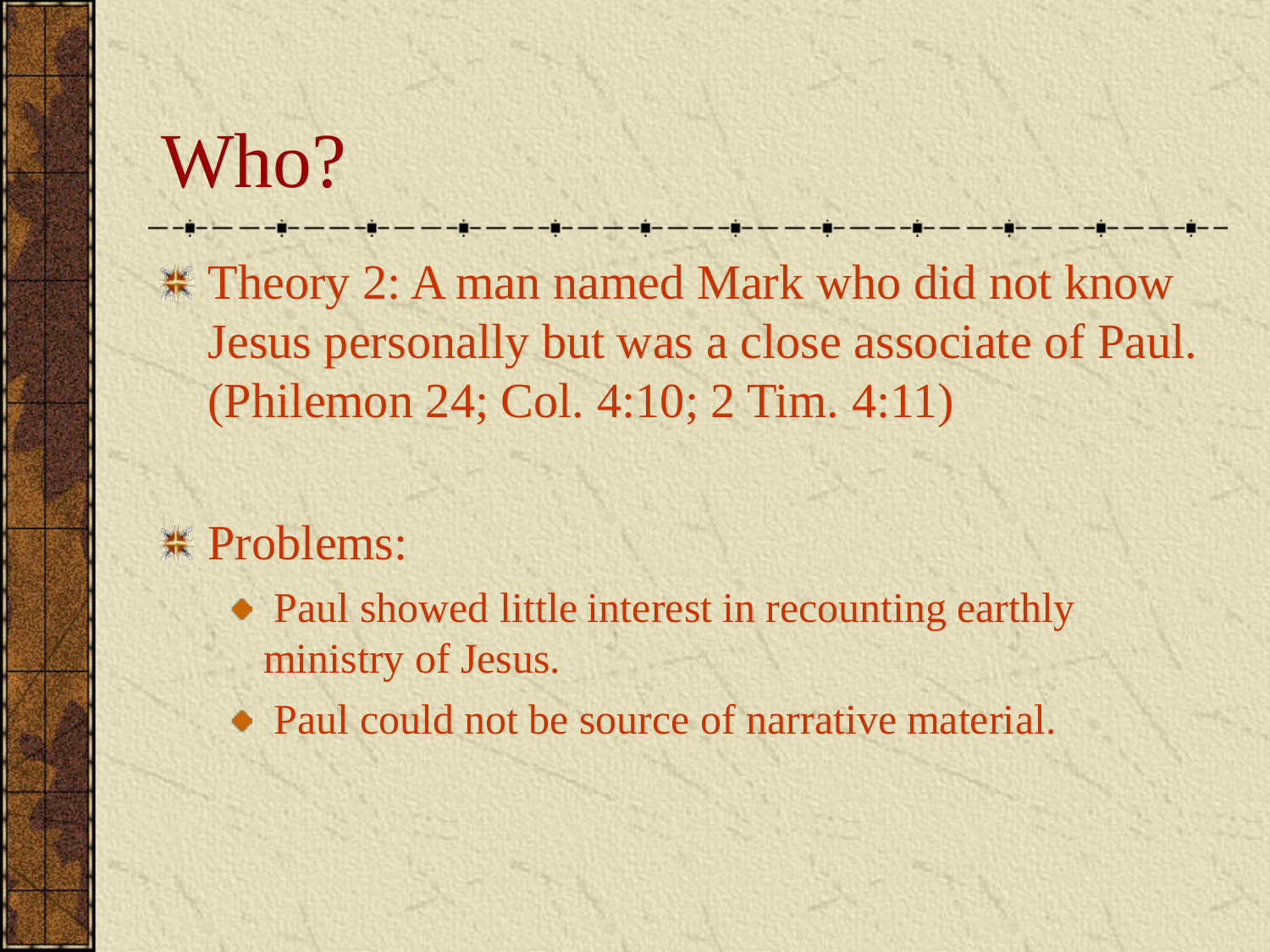## Who? **# A first-century Christian.** \* No reason to doubt the name "Mark". Very likely a close associate of one or more of the apostles. Apparently had access to eyewitnesses but was probably not an eyewitness himself. (Mark 15:21 et al.)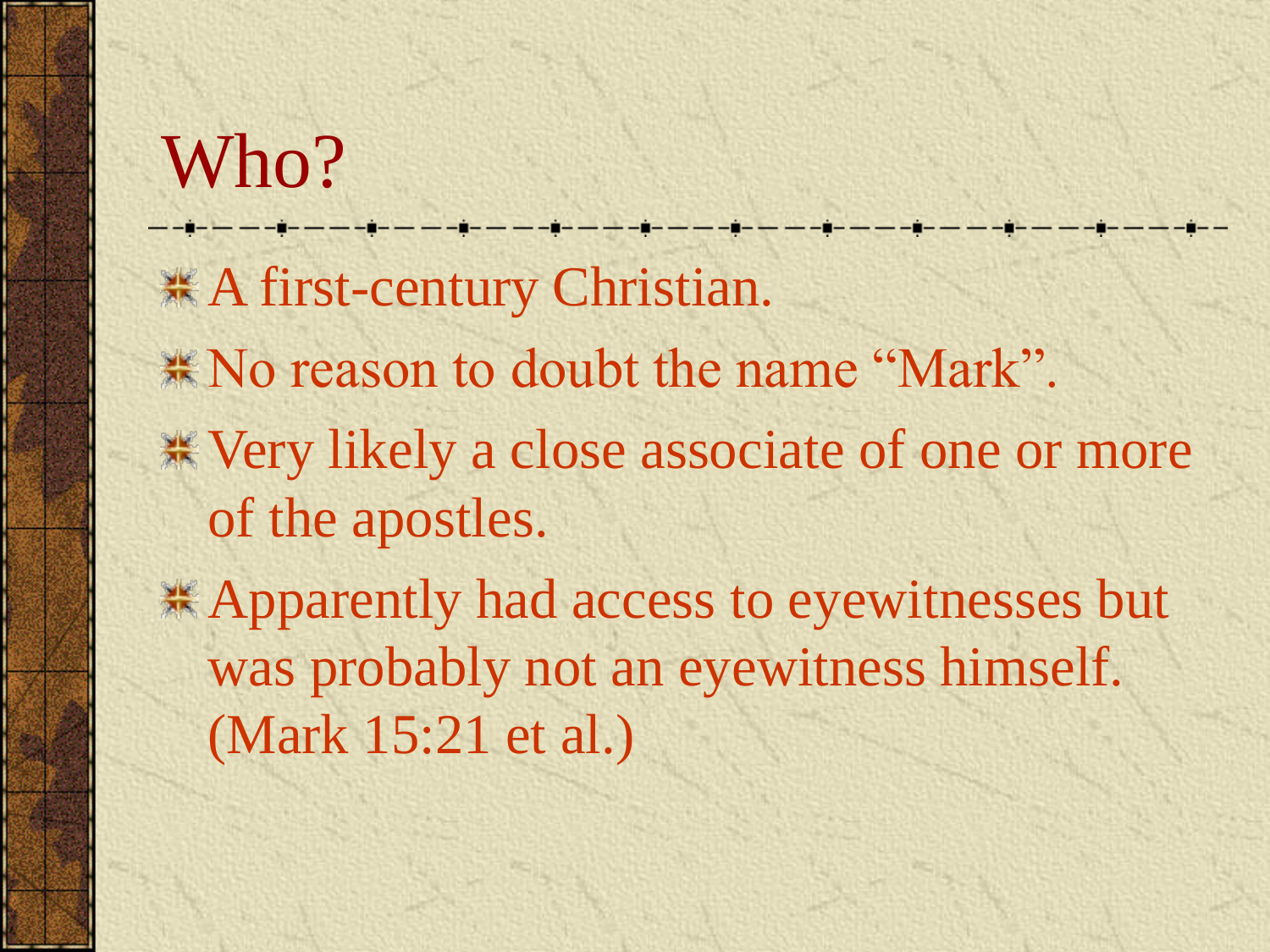## Where?

Community was apparently mostly Gentile (7:3-4) but familiar with Christian appropriations from Judaism (1:2). \* Theory 1: Rome

- Connections to Peter and Paul
- Would explain need to clarify Jewish Palestinian practices
- Would explain concern with persecution (13:11-13)
- **\*\*** Theory 2: Galilee
	- Gospel has a strong focus on Galilee (Ch. 1-9; 16:7)
	- Few references to other areas of Palestine

Galilean community seems to be most likely of the two.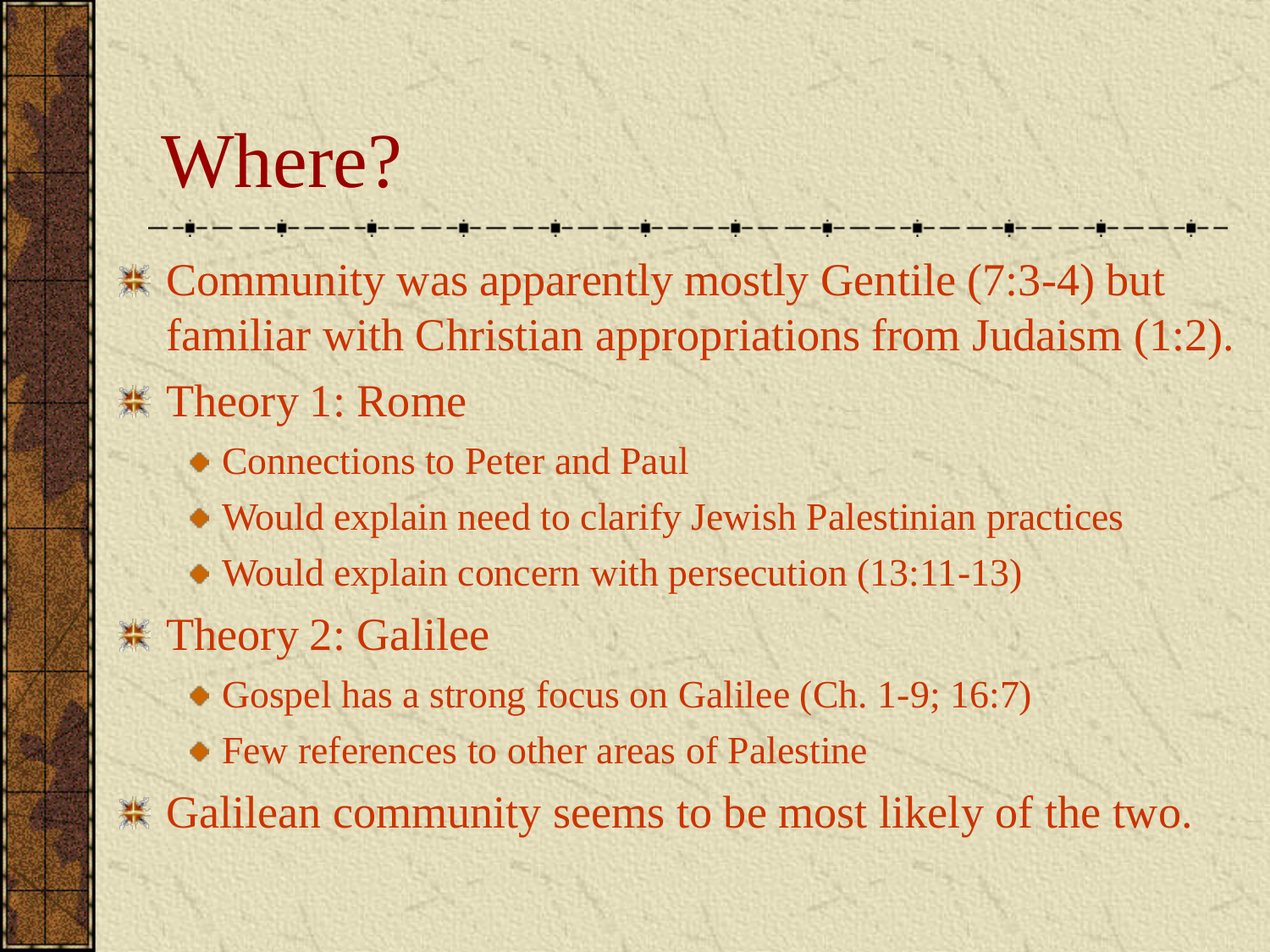# When? **Around the time of the Jewish War with Rome**  $(66-70 A.D.)$ **\*\*** Theme of suffering/persecution **Example 12** Example 10 tensions with synagogue communities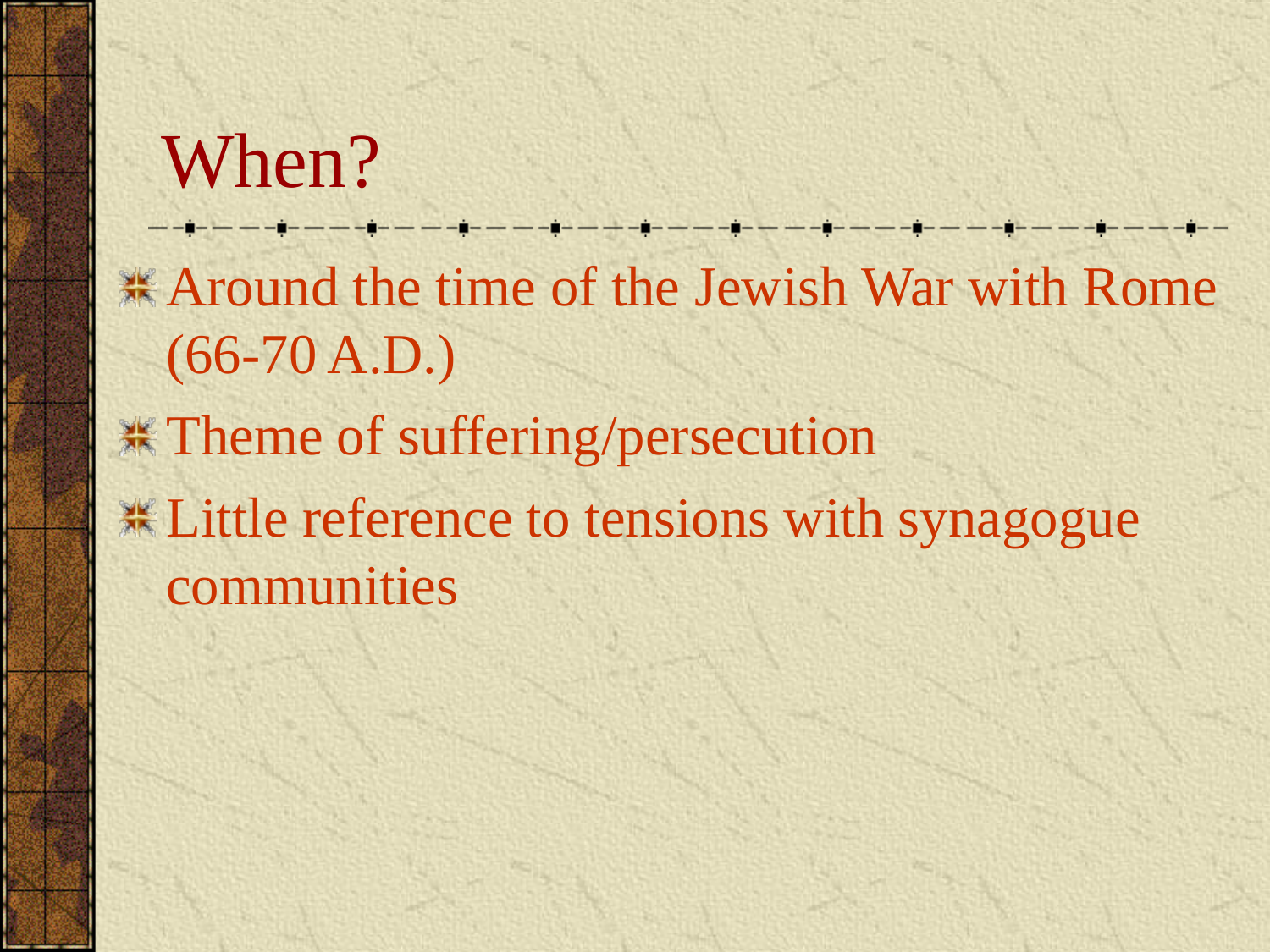## Why?

**K** Mark's purpose: to lay claim to the tradition in a particular way (cf. Mark 7:14-23, Matt. 15:10- 20)

- **\*** Providing historical grounding for an emerging theological system
- Not co-opting Jesus to advance a particular theological agenda
- **\*\*** Attempting to show that a particular theological agenda is grounded in the ministry and words of Jesus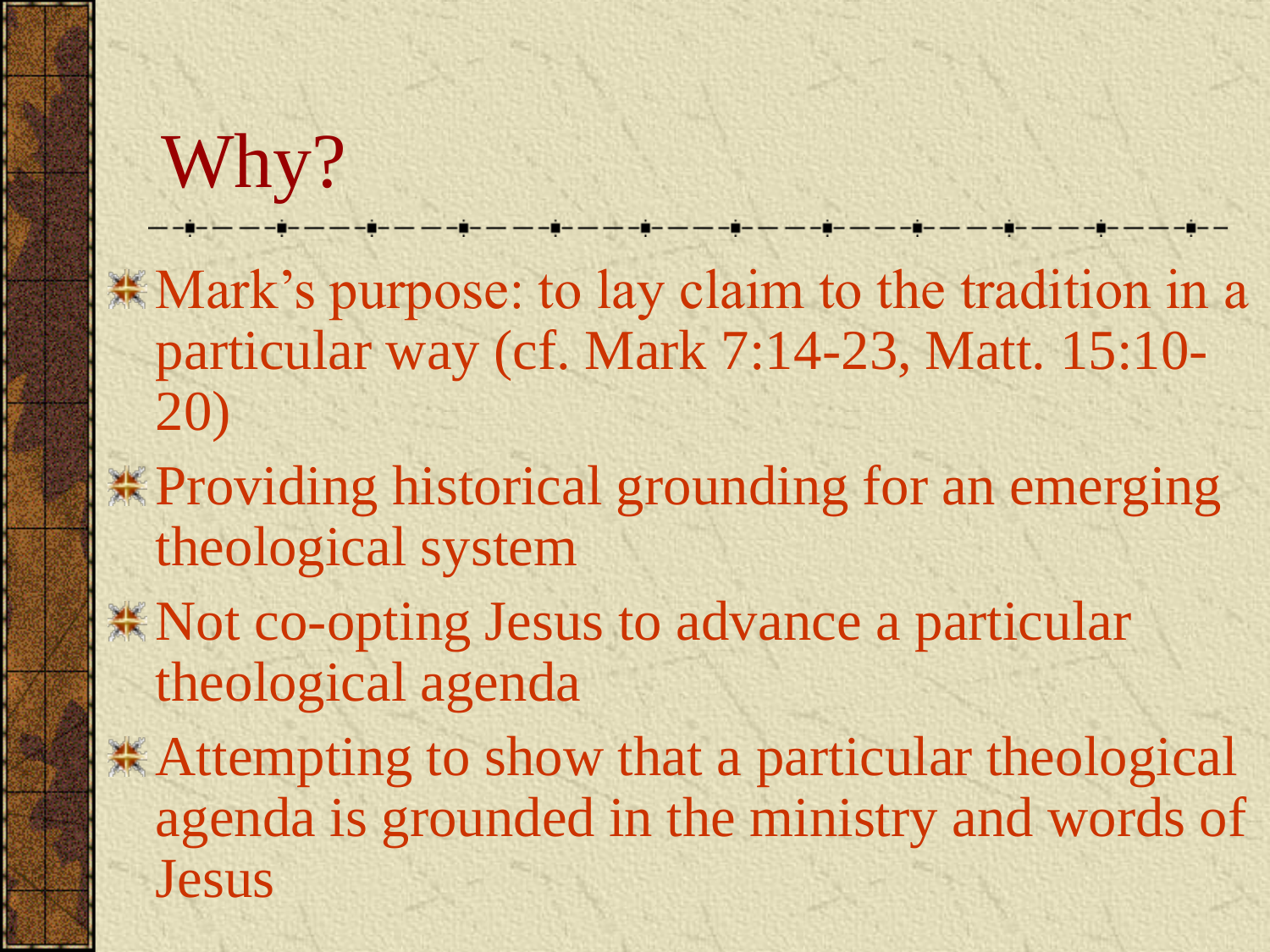Why? **\*\*** Specific concerns: • Openness of Christianity to Gentiles while maintaining Jewish roots •  $(7:24-30; \text{cf. }8:1-9, 6:30-44; 1:2-3)$ • Strengthening of those whose faith is in danger • (4:3-9, 13-20; 8:34-38; 13:9-13; 14:32-42) • Right Priorities •  $(10:17-31; 12:41-44)$ False Prophets  $\bullet$  (13:22)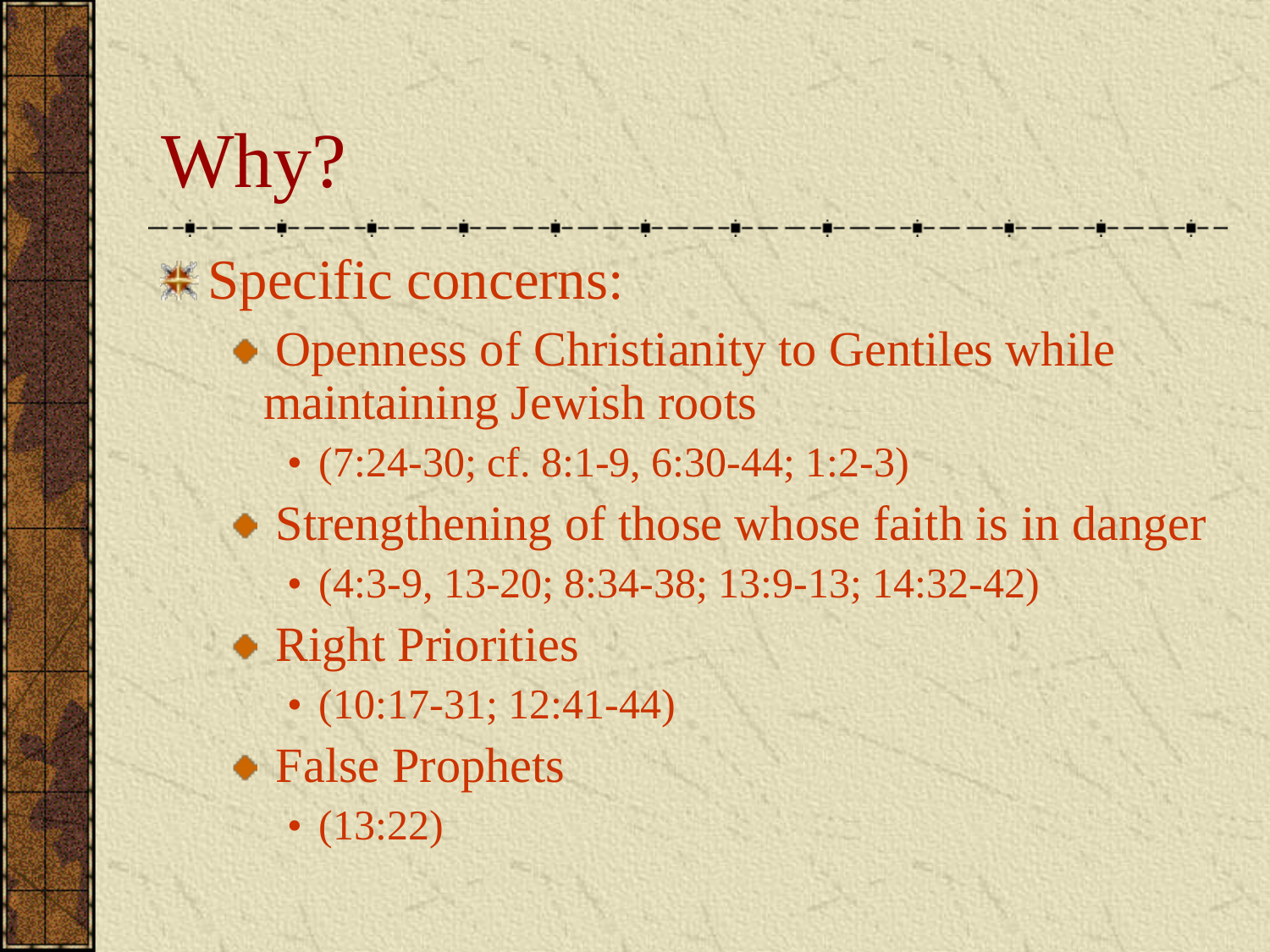## The "What"

#### Characteristics of Mark's Gospel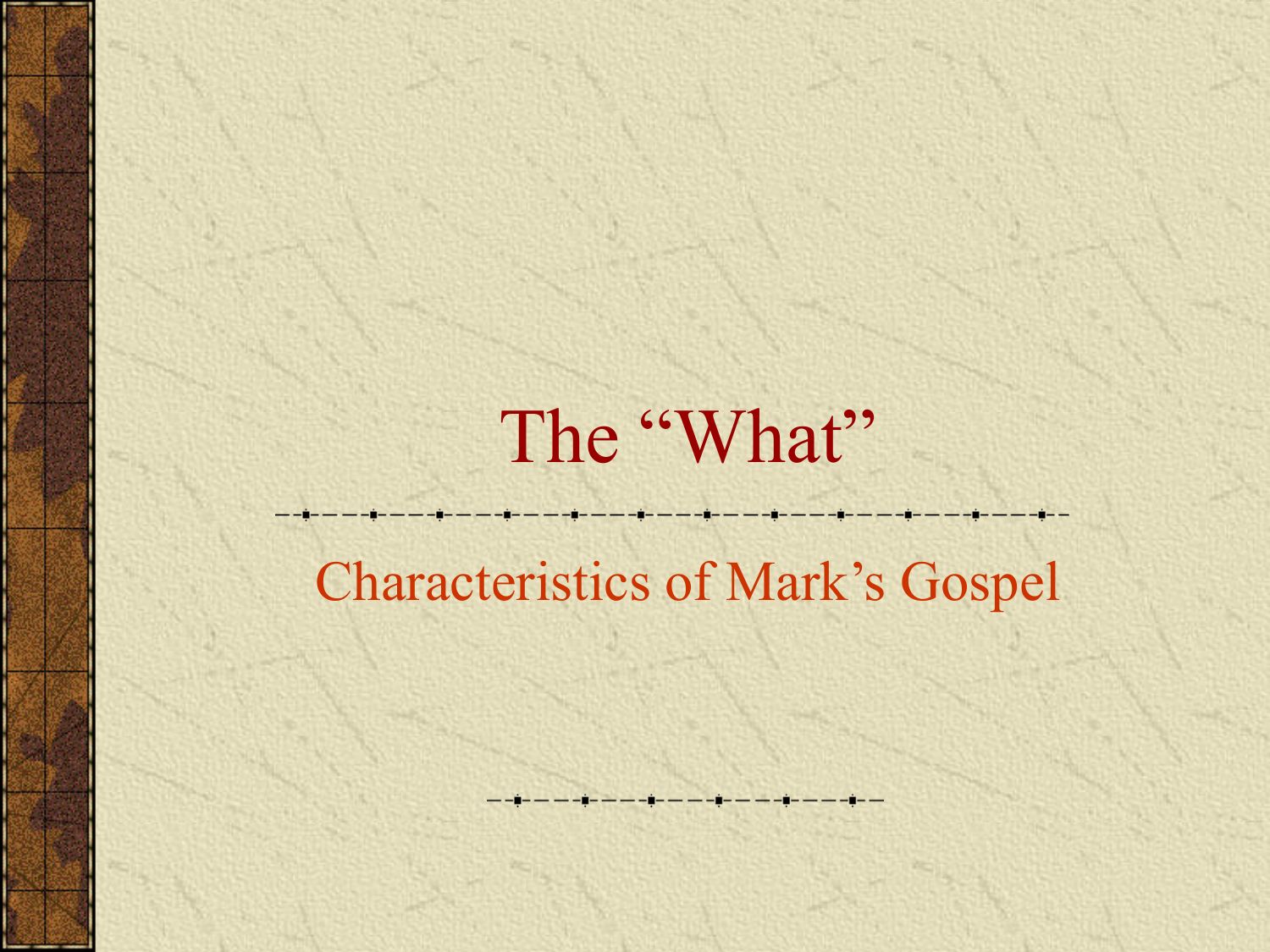#### The "What"

**K** Mark crafts his narrative in unique ways in order to convey his theological and Christological understandings

These unique features include both *what* Mark reports and *how* he reports it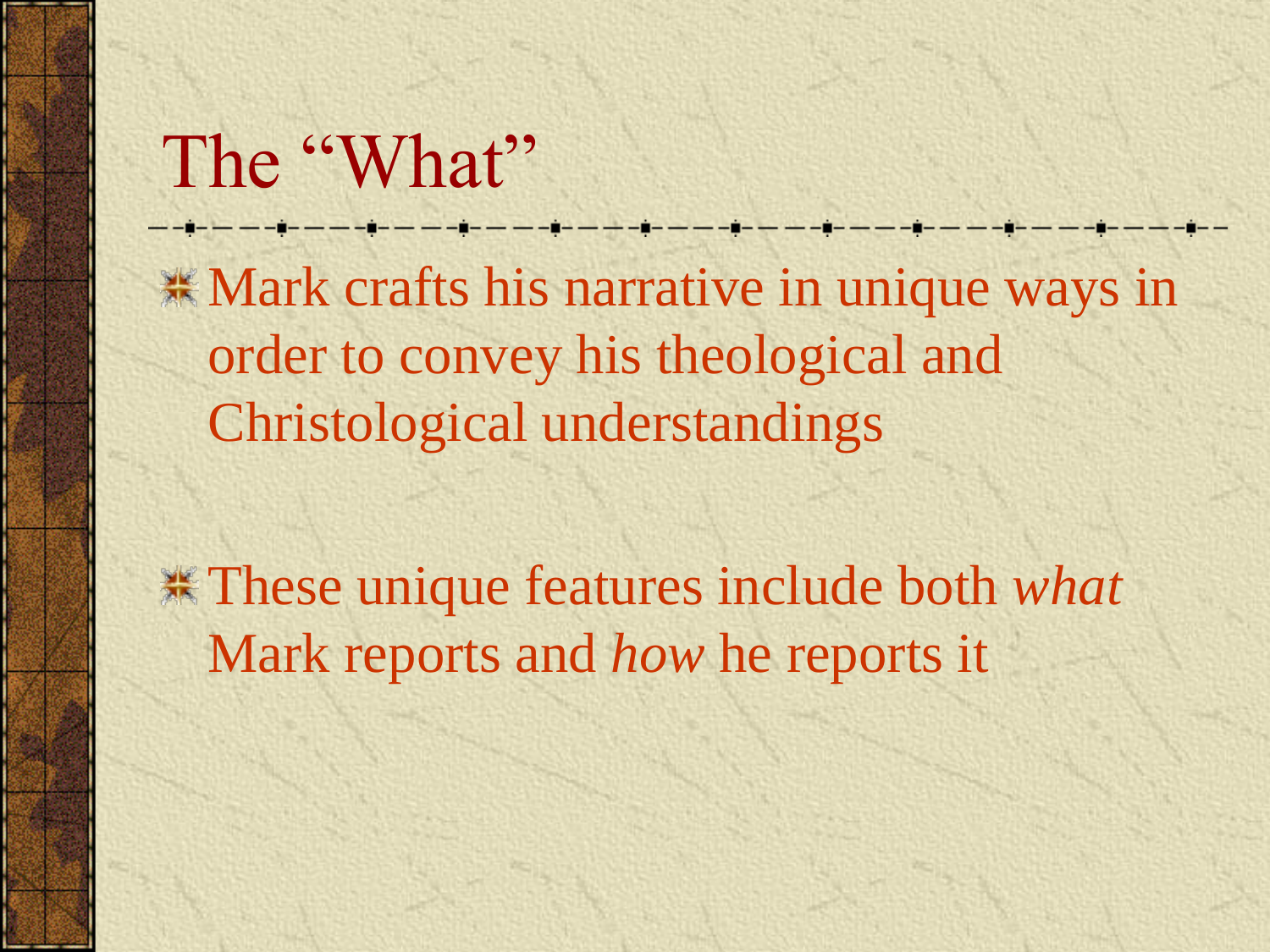1. An Unusual Sense Of Urgency --------------**\*\* Things happen very quickly** Jesus' ministry seems to last only a few weeks *"And immediately…"* Used 42 times in Mark; only once in Luke and 17 times in all of the rest of the NT  $\frac{1}{2}$  **Sense of urgency intended to apply to what** is still to come as well (13:30-37)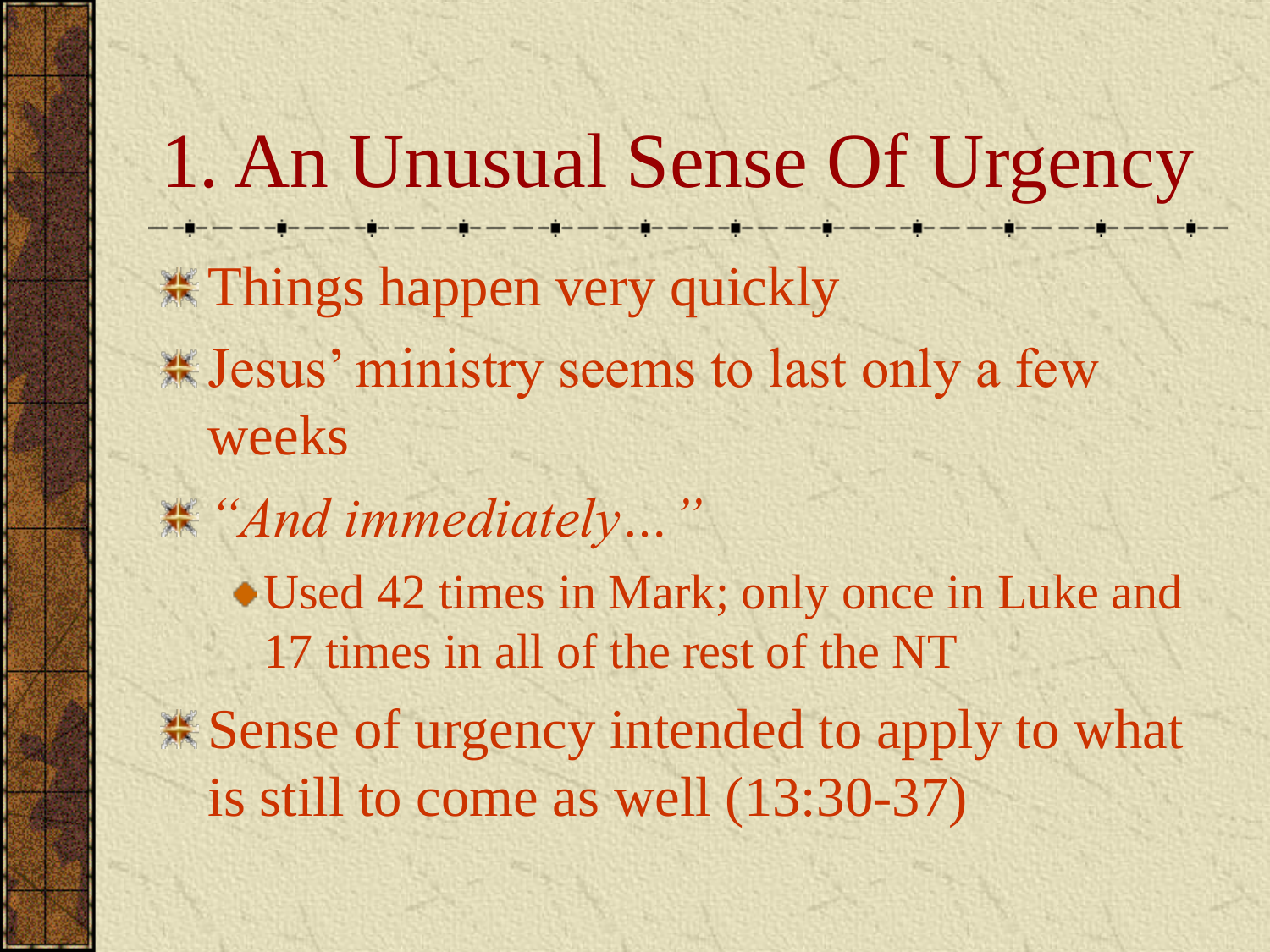2. Emphasis On Deeds Over Words **EXAMPE Compared with the other Gospels, the acts** of Jesus take up proportionately more space **Example 18 Figure 3.1 Still significant, and is often** illustrated by actions **K** Mark actually tells fewer miracle stories than the others, but the higher proportion of action accounts leads to a much stronger impression of Jesus as a miracle worker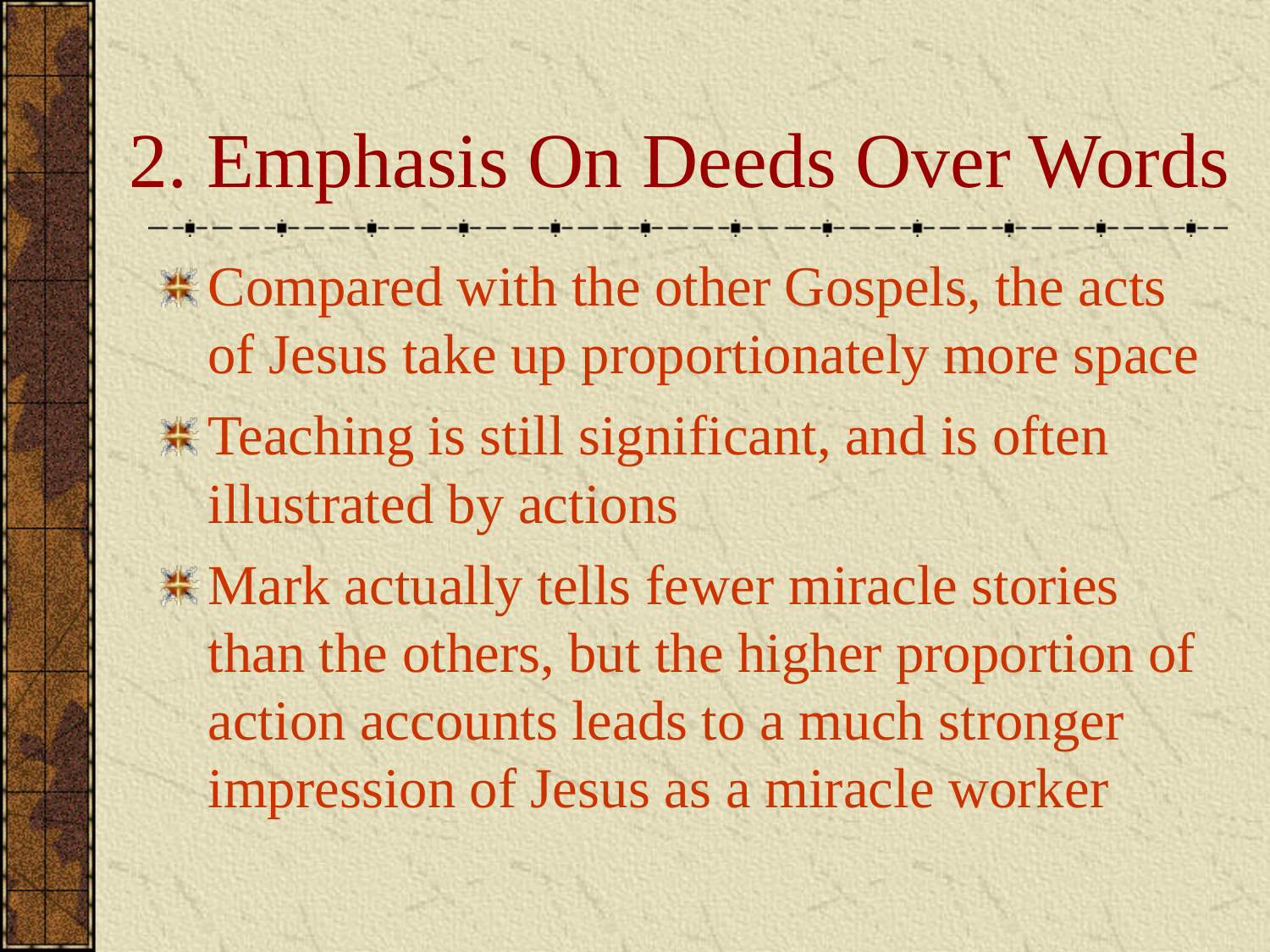3. Dominant Passion Narrative Fast-paced, urgent account slows down noticeably in chapters 14-16 Day-by-day, sometimes hour-by-hour account **\*\* Numerous references to coming Passion** (2:20; 12:6-8; 8:31; 9:31; 10:32-34) **\*\* Plotting of enemies begins much sooner** (3:6; Matt. 12:14; Luke 19:47) \* "A passion narrative with an extended" introduction" –Martin Kahler, 1892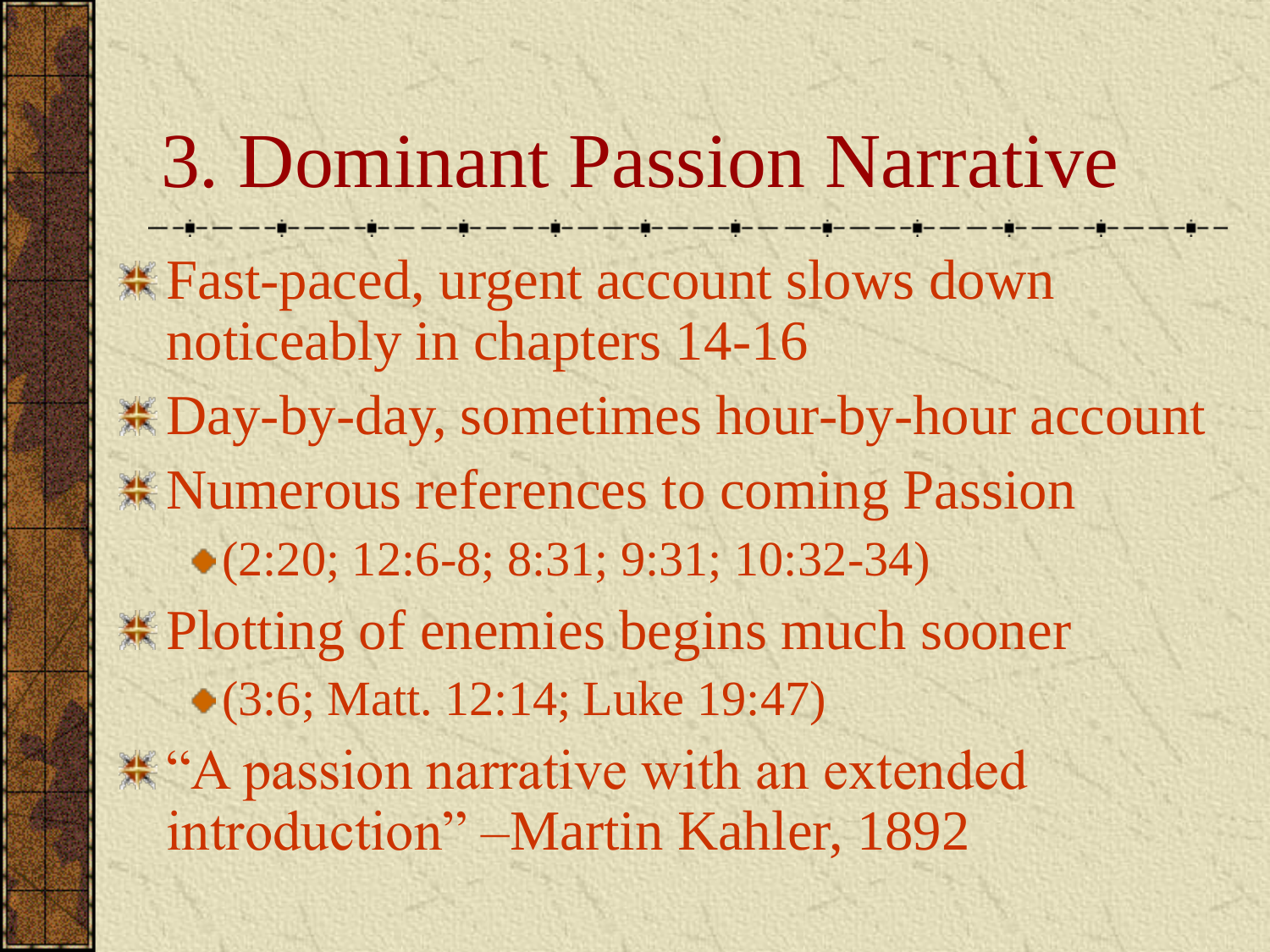4. Less-Refined Linguistic Style **Koine Greek, not classical or Attic Greek \*All four Gospels written in Koine, the** common language **\*\* Mark is just a little more common \* Mark's gift for storytelling, however, makes** his accounts some of the most vivid and detailed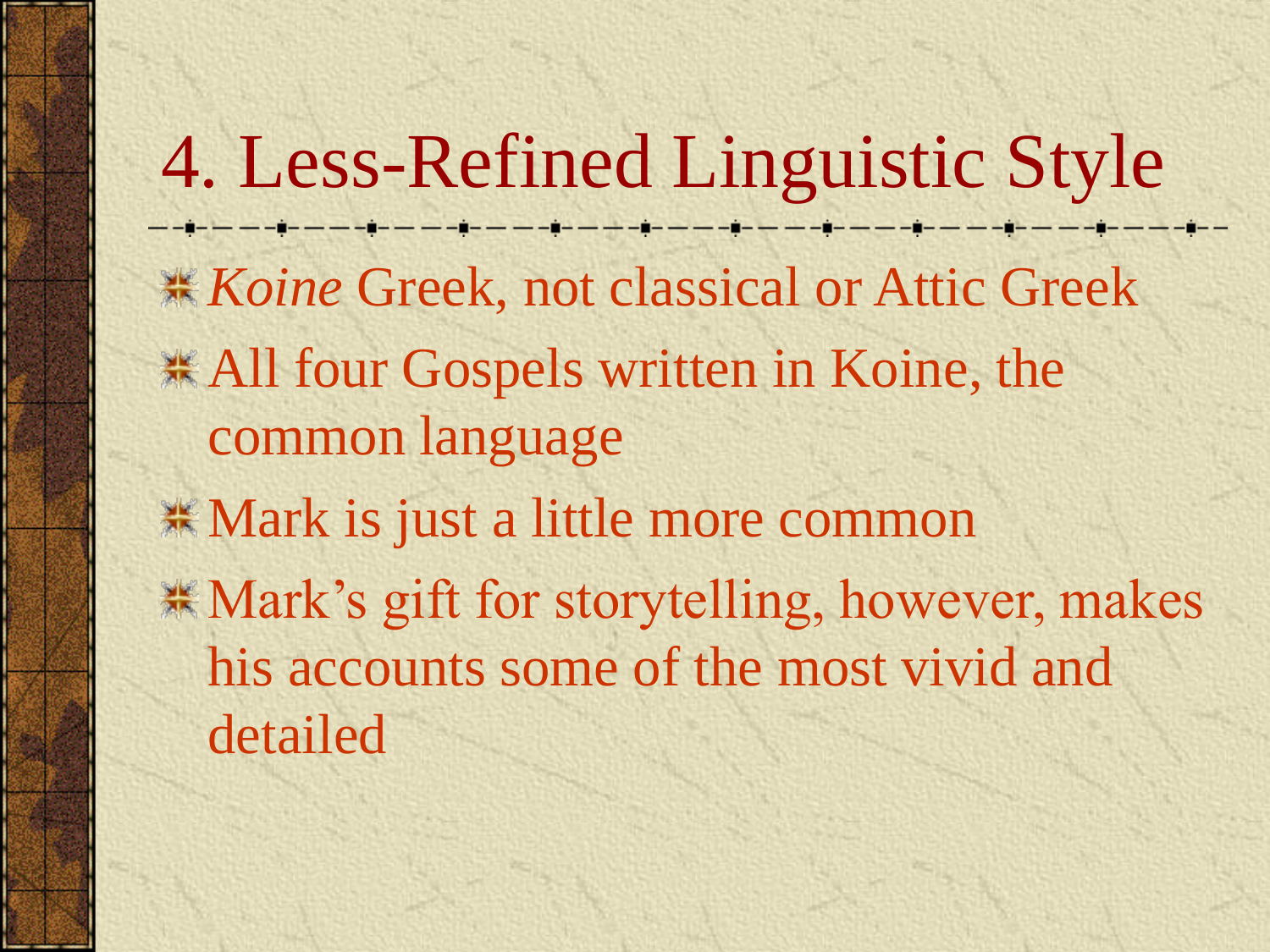## 5. Effective Use Of Rhetoric

**\*\* Mark uses very sophisticated literary devices to** hold the story together and to move it along

- Narrative Anticipations
- Two-Step Progressions
- Intercalations ("Markan Sandwiches")
	- Insertions of one story within another; two similar stories separated by a seemingly unrelated story
	- Intent is for the reader to connect the "meat" story with the "bread" stories
	- See Mark 6:7-31; 11:12-20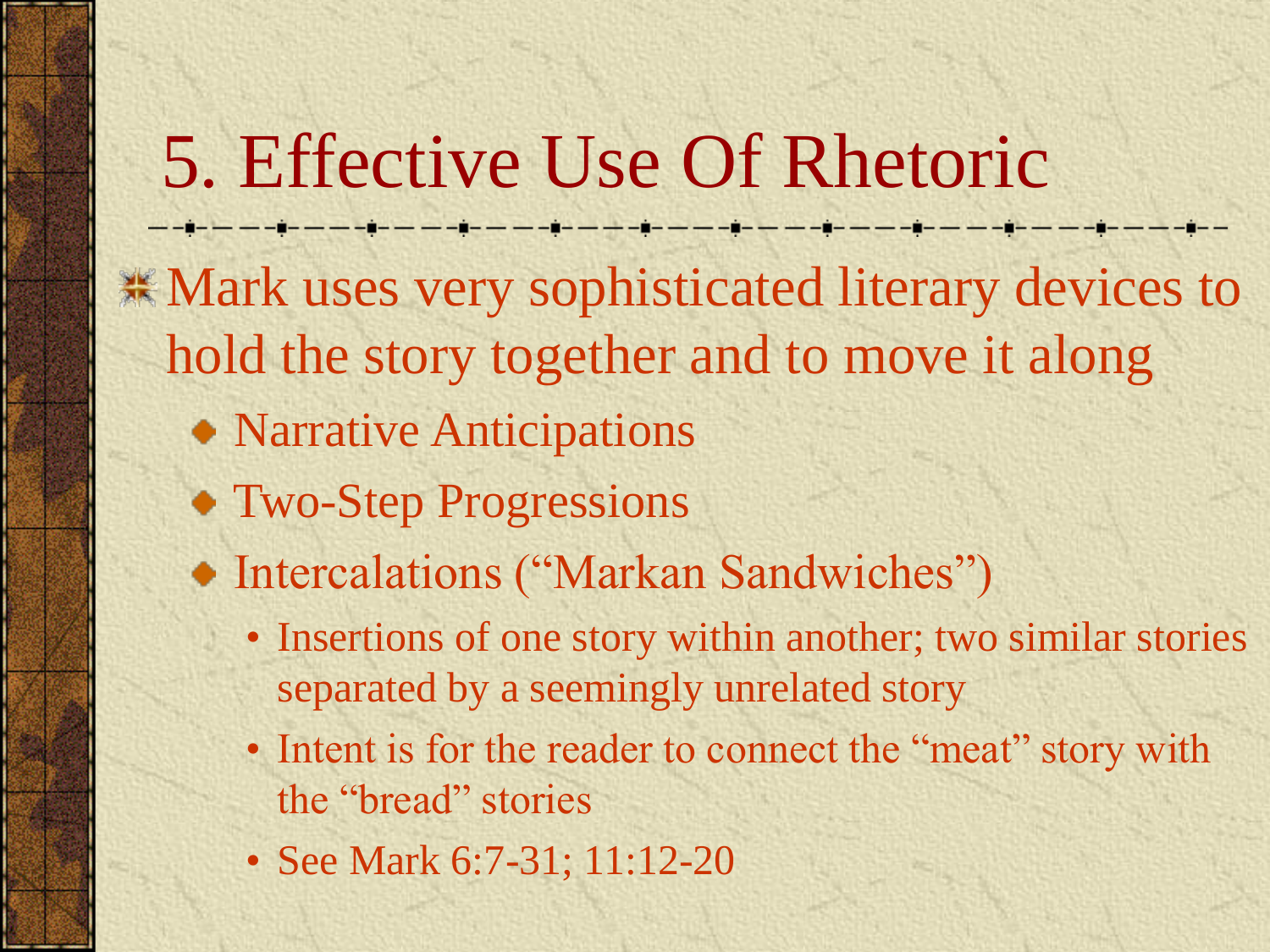# A Fig & Temple Sandwich: Mark 11:12-20

<sup>12</sup>On the following day, when they came from Bethany, he was hungry. <sup>13</sup>Seeing in the distance a fig tree in leaf, he went to see whether perhaps he would find anything on it. When he came to it, he found nothing but leaves, for it was not the season for figs. <sup>14</sup>He said to it, "May no one ever eat fruit from you again." And his disciples heard it. <sup>15</sup>Then they came to Jerusalem. And he entered the temple and began to drive out those who were selling and those who were buying in the temple, and he overturned the tables of the moneychangers and the seats of those who sold doves; <sup>16</sup> and he would not allow anyone to carry anything through the temple. <sup>17</sup>He was teaching and saying,

"Is it not written, 'My house shall be called a house of prayer for all the nations'? But you have made it a den of robbers." <sup>18</sup>And when the chief priests and the scribes heard it, they kept looking for a way to kill him; for they were afraid of him, because the whole crowd was spellbound by his teaching. <sup>19</sup>And when evening came, Jesus and his disciples went out of the city. <sup>20</sup>In the morning as they passed by, they saw the fig tree withered away to its roots.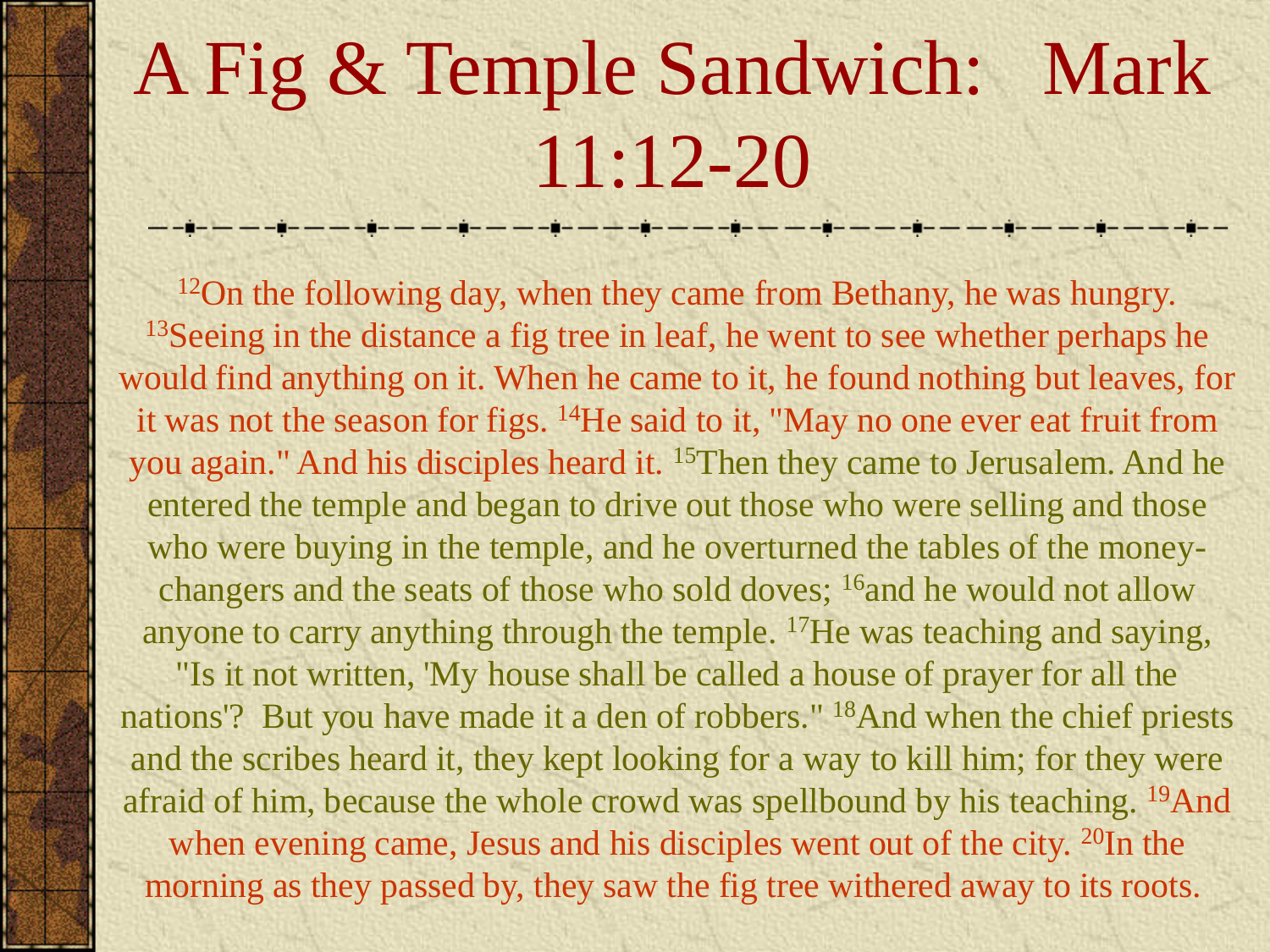6. Geographical Focus On Galilee . -- -- - - - - - - - - -**Example 1-9 set in Galilee, with few references** to other locations

**EXACUTE:** Ch. 10-16 shift abruptly to Judea/Jerusalem

**Example:** Return to Galilee (16:7)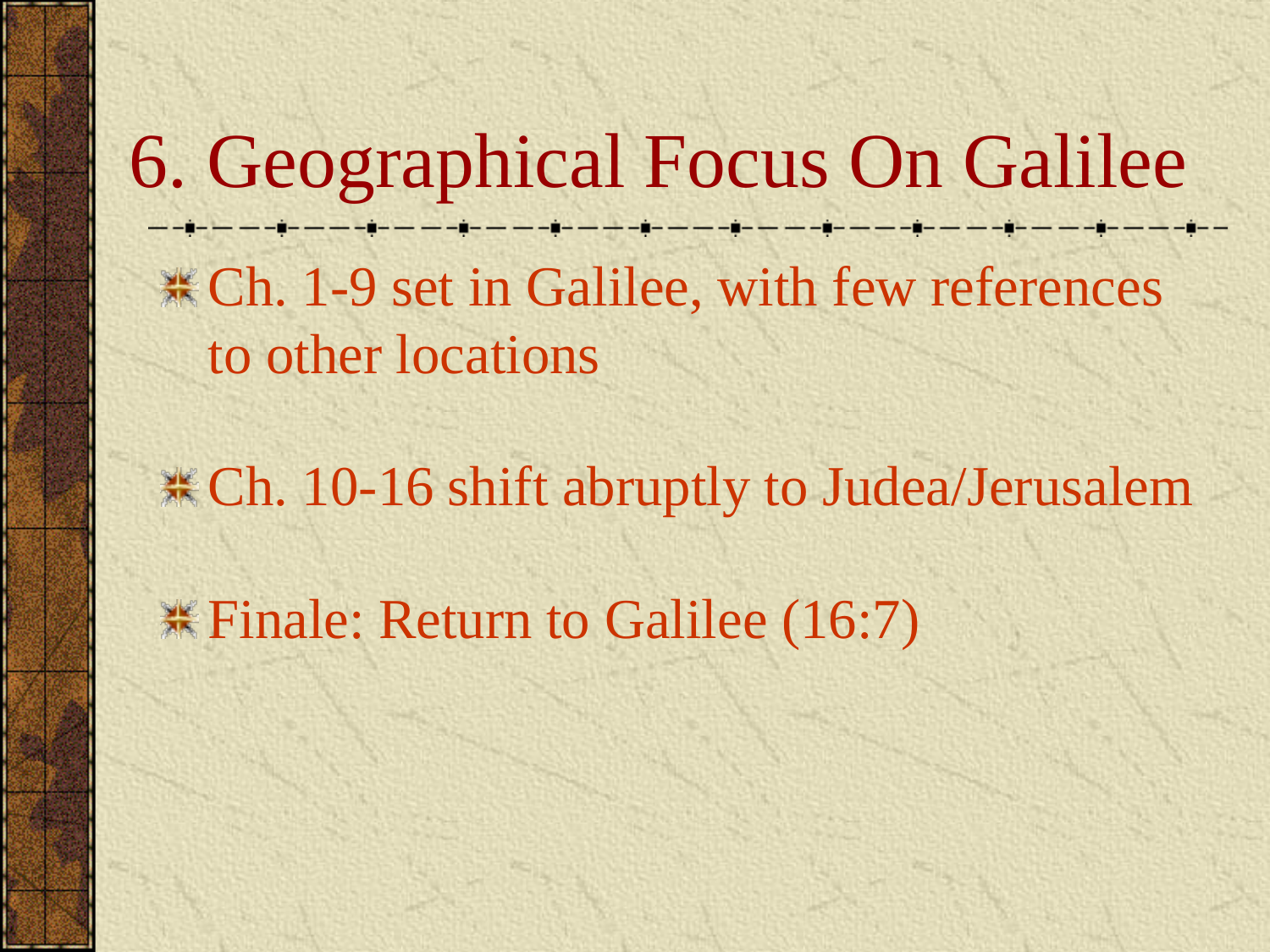7. A Very Human Jesus Jesus becomes tired and hungry (6:31; 11:12) Wide range of emotions  $\bullet$  Pity  $(1:41)$  $*$  Anger (3:5) • Wonder (6:6) Compassion (6:34)  $\bullet$  Indignation (10:14) • Love (10:21) **K** Knowledge and power are extraordinary, but sometimes limited (6:5; 8:22-26; 13:32)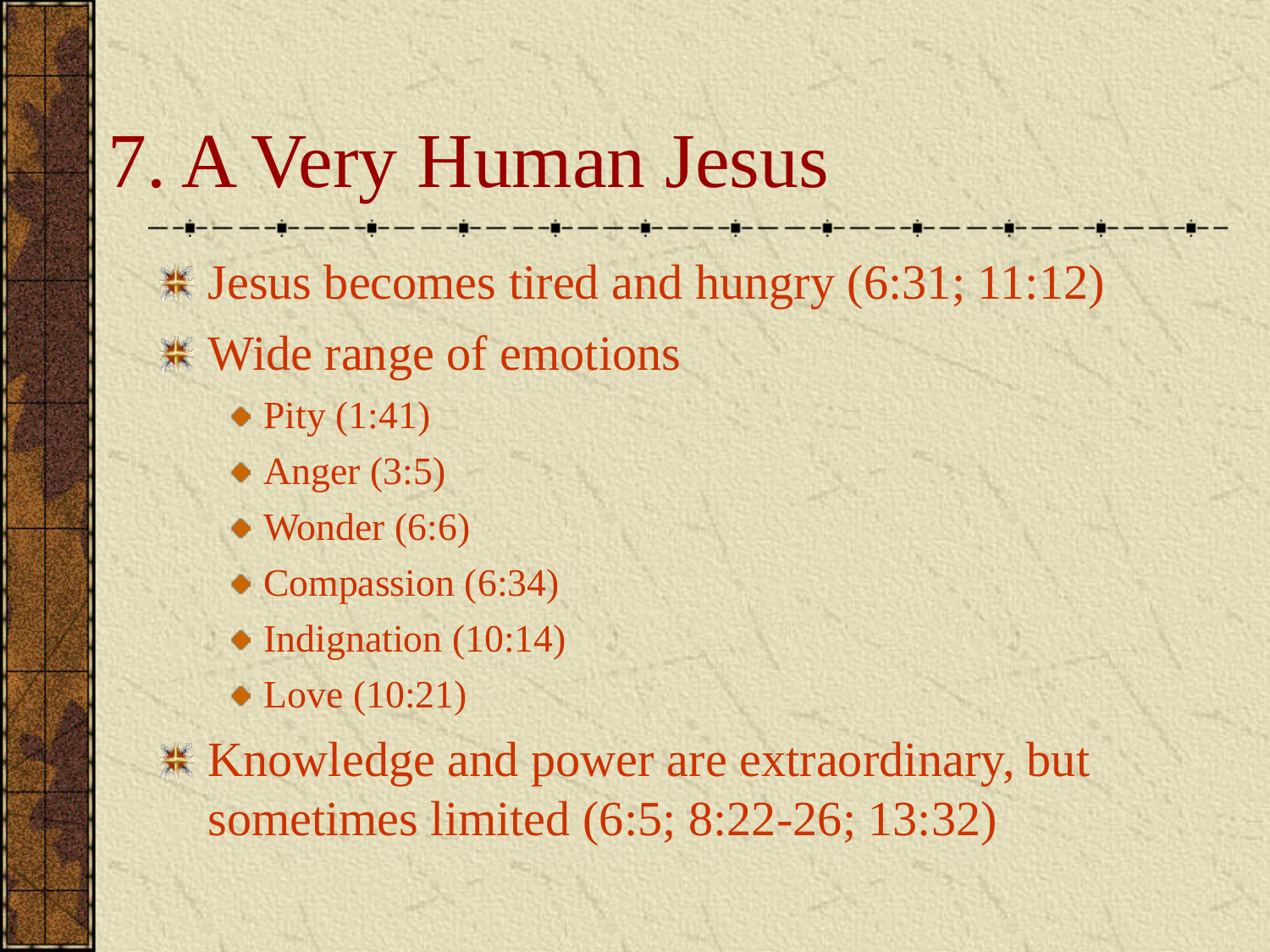8. The Messianic Secret Jesus' teaching is "the secret of the reign of God" (4:11) Parables are to obscure meaning, not to illumine (4:10-12) \*\* Commands to "say nothing to anyone" (1:43-44; 5:43; 7:36; 8:30; 9:9) **.\*** Silencing of demons  $\bullet$  (1:23-25, 34; 3:11-12)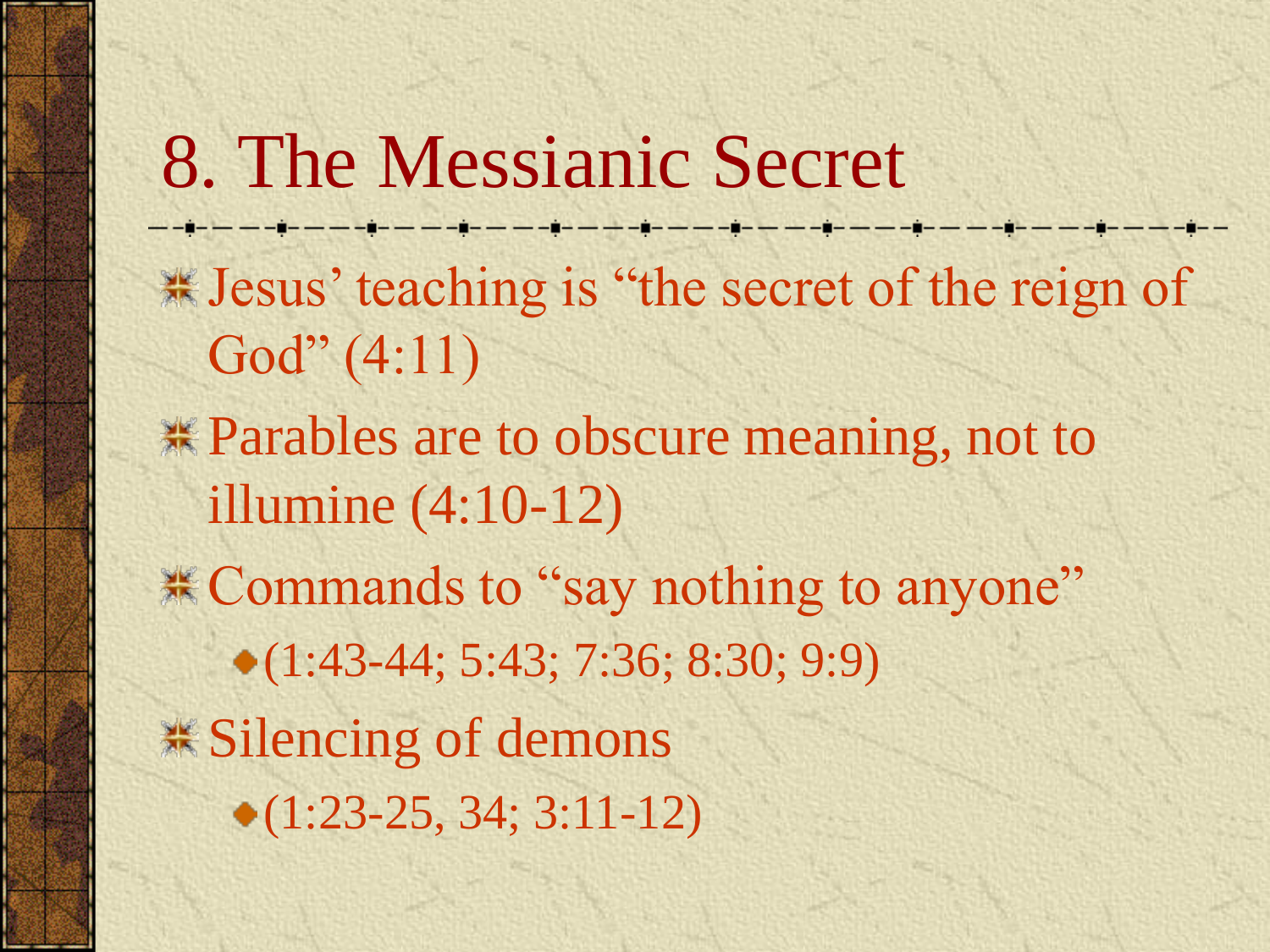9. Failures Of The Disciples ————————————— **Example 3.4 Dense Disciples Don't Digest Didactics (8:14-21)** \* Opposite to Jesus in their thinking (8:33; 9:33-34; 10:37-38) Unable to live up to expectations Can't keep watch with Jesus Bold statements, weak deeds Betrayal by Judas Denial by Peter Abandonment by others